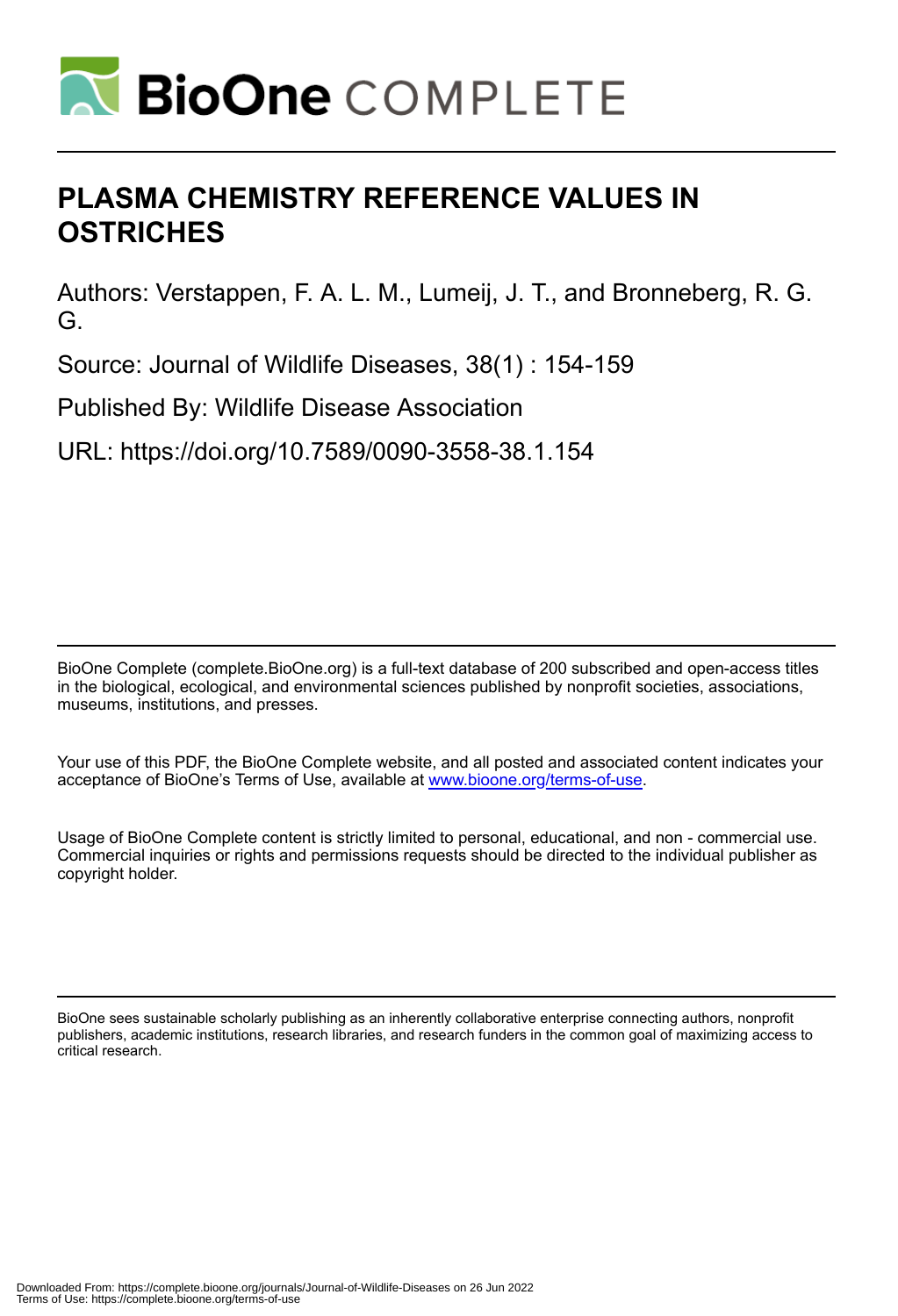# **PLASMA CHEMISTRY REFERENCE VALUES IN OSTRICHES**

# **F. A. L. M. Verstappen,**<sup>1</sup> **J. T. Lumeij,**1,3 **and R. G. G. Bronneberg**<sup>2</sup>

<sup>1</sup> Division of Avian and Exotic Animal Medicine, Department of Clinical Sciences of Companion Animals, Utrecht University, Yalelaan 8, 3584 CM Utrecht, The Netherlands

ABSTRACT: Reference values for 18 plasma chemical variables in blue neck ostriches (*Struthio*  $camelus$  australis,  $n = 60$ , age  $24-36$  mo) were established for use in veterinary clinical practice using nonparametric statistics. The following values were established for the percentiles  $P_{2.5}$  and *P*97.5: sodium 147–157 mmol/L, calcium 2.4–4.8 mmol/L, inorganic phosphate 1.3–2.3 mmol/L, chloride 94–105 mmol/L, glucose 10.3–13.7 mmol/L, urea 0.5–0.8 mmol/L, uric acid 351–649 μmol/L, bile acids 8–33 μmol/L, total protein 39–56 g/L, albumin-globulin ratio 0.45–0.59, osmolality 304–330 mOsm/kg, alkaline phosphate 69–217 IU/L, aspartate aminotransferase 243– 418 IU/L, gamma-glutamyltransferase 0–1 IU/L, creatine kinase 1648–4894 IU/L, glutamate dehydrogenase 8–17 IU/L, and lactate dehydrogenase 860–2236 IU/L. The plasma calcium concentration was significantly  $(P < 0.001; r = 0.74)$  related to the total protein concentration and an adjustment-formula for calcium was derived: adjusted Ca  $(mmol/L) = Ca (mmol/L) - 0.09$ TP  $(g/L)$  + 4.4. The influence of blood sample treatment on the plasma potassium concentration as seen in other avian species was demonstrated in a separate experiment, emphasizing the need to separate plasma and cells immediately after collection in avian blood samples.

*Key words:* Ostrich, plasma chemistry reference value, potassium concentration, sample treatment, *Struthio camelus australis.*

# **INTRODUCTION**

Ostriches are widely kept in zoos and private collections and are important as farm animals. Individual animals, especially breeding birds, have a high economic value and hence diagnosis and treatment of disease in individual animals is often requested. Interpretation of results of plasma chemistry in a particular species can only be achieved if reference values of that species, preferably established by the same methods, are available. Plasma chemistry reference values have been documented in ostriches, but either the number of sampled birds was statistically very small (Palomeque et al., 1991; Levy et al., 1989), the birds had not reached reproductive age (Van Heerden, 1985), or the age of the sampled birds varied greatly (Levy et al., 1989; Okothie-Eboh et al., 1992). In one study (Mushi et al., 1998) samples were collected in serum tubes which is not the preferred method in birds (Lumeij, 1997). Moreover, neither the influence of total protein on calcium concentration, nor the effect of blood sample treatment on potassium concentration was investigated in

the publications mentioned. Selection of variables was based on previously established usefulness in other avian species (Lumeij and Overduin, 1990). The aim of this study was to establish plasma chemistry reference values of ostriches in the reproductive age for use in clinical avian practice.

# **MATERIALS AND METHODS**

#### **General plasma chemistry**

Sixty apparently healthy 24 to 36-mo-old ostriches (20 males and 40 females) were sampled to establish plasma chemical reference values. The samples were taken from *Struthio camelus australis,* the most commonly kept subspecies outside the Republic of South Africa (Arts et al., 1995).

Ostriches were housed under identical conditions as one group for more than 8 mo. The diet was a mixture of a commercial ostrich pellet, 2 kg/bird/day (Struvo®, Kasper Faunafood, Veenwoude, The Netherlands) and alfalfa hay *ad libitum.* The diet was supplemented with vitamins and minerals (Totalin®, Virbac Nederland B.V., Barneveld, The Netherlands) and crushed bones. Water was provided *ad libitum.* Blood samples were taken from the jugular vein (Arts et al., 1995) and collected in heparinized vacuum tubes (lithium heparin). The samples were immediately placed in melting

<sup>2</sup> Private Practice, Zeist, The Netherlands

<sup>3</sup> Corresponding author (e-mail: J.T.Lumeij@vet.uu.nl)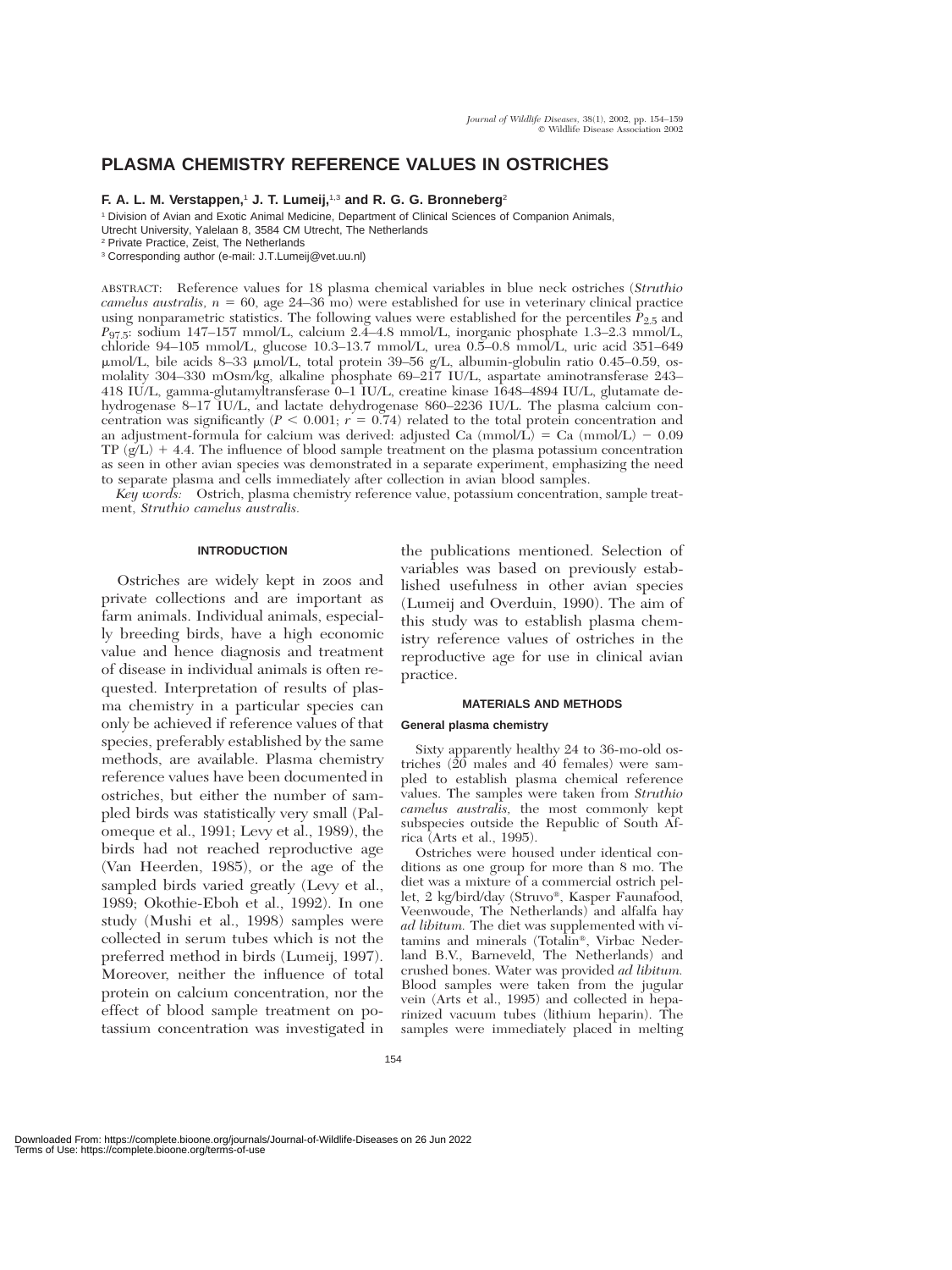|                  | Unit        | $P_{2.5} - P_{97.5}$ <sup>a</sup>      | Mean  | SD <sup>b</sup> | Median   | Range        | $CV (\%)^c$ |
|------------------|-------------|----------------------------------------|-------|-----------------|----------|--------------|-------------|
| Sodium           | mmol/L      | $147 - 157$                            | 152.5 | 3.9             | 152      | 143-164      | 1.9         |
| Calcium          | mmol/L      | $2.4 - 4.8$ $(2.8 - 4.7)$ <sup>d</sup> | 3.2   | 0.7             | 3.0      | $2.3 - 5.4$  | 1.3         |
| Phosphate        | mmol/L      | $1.3 - 2.3$                            | 1.75  | 0.31            | 1.7      | $1.1 - 2.4$  | 4.9         |
| Chloride         | mmol/L      | $94 - 105$                             | 100   | $\overline{4}$  | 100      | 87-107       | 1.1         |
| Glucose          | mmol/L      | $10.3 - 13.7$                          | 11.9  | 1.1             | 11.7     | $9.8 - 14$   | 2.9         |
| Urea             | mmol/L      | $0.5 - 0.8$                            | 0.64  | 0.30            | 0.60     | $0.40 - 2.8$ | 1.2         |
| Uric acid        | $\mu$ mol/L | 351-649                                | 484   | 92              | 473      | 303-575      | 0.7         |
| Urea/uric acid   |             | $0.9 - 1.8$                            | 1.3   | 0.56            | 1.3      | $0.79 - 5.1$ | 0.6         |
| Bile acids       | $\mu$ mol/L | $8 - 33$                               | 14.4  | 9.8             | 12       | $8 - 66$     |             |
| Total protein    | g/L         | $39 - 56$                              | 47.4  | 5               | 47.5     | $35 - 60$    | 0.4         |
| Albumin/globulin |             | $0.45 - 0.59$                          | 0.53  | 0.05            | 0.54     | $0.4 - 0.62$ | 1.7         |
| Osmolality       | mOsm/kg     | 304-330                                | 316   | 10              | 317      | 274-338      | 10.6        |
| ALP              | IU/L        | 69-217                                 | 126   | 60              | 116      | 56-381       | 2.6         |
| AST              | IU/L        | 243-418                                | 321   | 56              | 316      | 143-471      | 2.4         |
| <b>GGT</b>       | IU/L        | $0 - 1$                                | 0.25  | 0.47            | $\Omega$ | $0 - 2$      |             |
| CК               | IU/L        | 1648-4894                              | 2667  | 1041            | 2297     | 1268-5954    | 0.1         |
| <b>GLDH</b>      | IU/L        | $8 - 17$                               | 9.3   | 6.3             | 8        | $8 - 55$     |             |
| <b>LDH</b>       | IU/L        | 860-2236                               | 1354  | 430             | 1336     | 638-2822     |             |

TABLE 1. Plasma chemistry reference values (inner limits of *P*2.5–*P*97.5 with a probability of 90%) for the ostrich (*Struthio camelus australis*) ( $n = 60$ ).

<sup>a</sup> Recommended reference values.

**b** Standard Deviation.

<sup>c</sup> Day-to-day coefficient of variation of analytical method.

<sup>d</sup> Adjusted values.

ice and centrifuged (5000 rpm, 10 min) within 15 min after collection. Plasma were stored at 0 C during transport to the laboratory and stored at  $-20$  C pending analysis. Neither hemolysis nor lipemia was detected in any of the samples used for further analysis.

Reference values for the following variables were established: sodium, calcium (Ca), inorganic phosphate, chloride, glucose, urea, uric acid, urea-uric acid ratio, bile acids, total protein (TP), albumin-globulin ratio, osmolality, alkaline phosphatase (AP; Enzyme Code [EC] 3.1.3.1), aspartate aminotransferase (AST; EC 2.6.1.1), gamma-glutamyltransferase (GGT; EC 2.3.2.2), creatine kinase (CK; EC 2.7.3.2), glutamate dehydrogenase (GLDH; EC 1.4.1.2), and lactate dehydrogenase (LDH; EC 1.1.1.27).

Sodium was measured by flame photometry (IL 943, Instrumentation Laboratory, London, UK). Calcium was determined using o-cresolphtaleïne-complex (without deproteinization). Inorganic phosphate was determined using molybdate (without deproteinization). Chloride was measured by an Ion Selective Electrode method (Beckmann Instruments, Synchron Analyser, Fullerton, California, USA). Urea was determined using the urease-GLDH method. Uric acid was measured by the amino-4-antipyrine (PAP) method. Bile acids were measured on a Multistat FL III Centrifugal Ana-

lyser (MCA, Instrumentation Laboratory, London, UK) using 3-a-hydroxysteroid dehydrogenase (3-a-HSD; EC 1.1.1.50). Glucose was measured using glucose oxydase and peroxydase. Osmolality was determined on a Gonotech-osmometer, Osmomat 030 (Gonotech GmbH, Berlin, Germany). The determination of total protein (TP) was performed on a MCA with a biuret method with blank correction using human protein as a standard (human protein standard containing 30 g/L albumin and 50 g/L globulin, no. 540-10, Sigma Diagnostics, St.Louis, Missouri, USA). Protein electrophoresis was carried out on a Beckmann Paragon system using agarose gels, staining with aminoblack. All enzymes were measured on a WAKO 20R analyzer (Sopar/Sopachem B. V., Nieuwegein, The Netherlands) at 30 C. The AP, AST, CK, and LDH activities were measured according to the recommendations of the International Federation of Clinical Chemistry. Gamma-glutamyl transferase (GGT) was analyzed according to the method of Szasz with glutamyl-P-nitroanilide as substrate. Glutamate dehydrogenase (GLDH) was analyzed according the recommendations of the German Society of Clinical Chemistry (Werner Schmidt and Werner Schmidt, 1987). The day-to-day coefficients of variation (CV) of the analytical methods were tabulated (Table 1). The albumin-globulin ratio was calculated from the pro-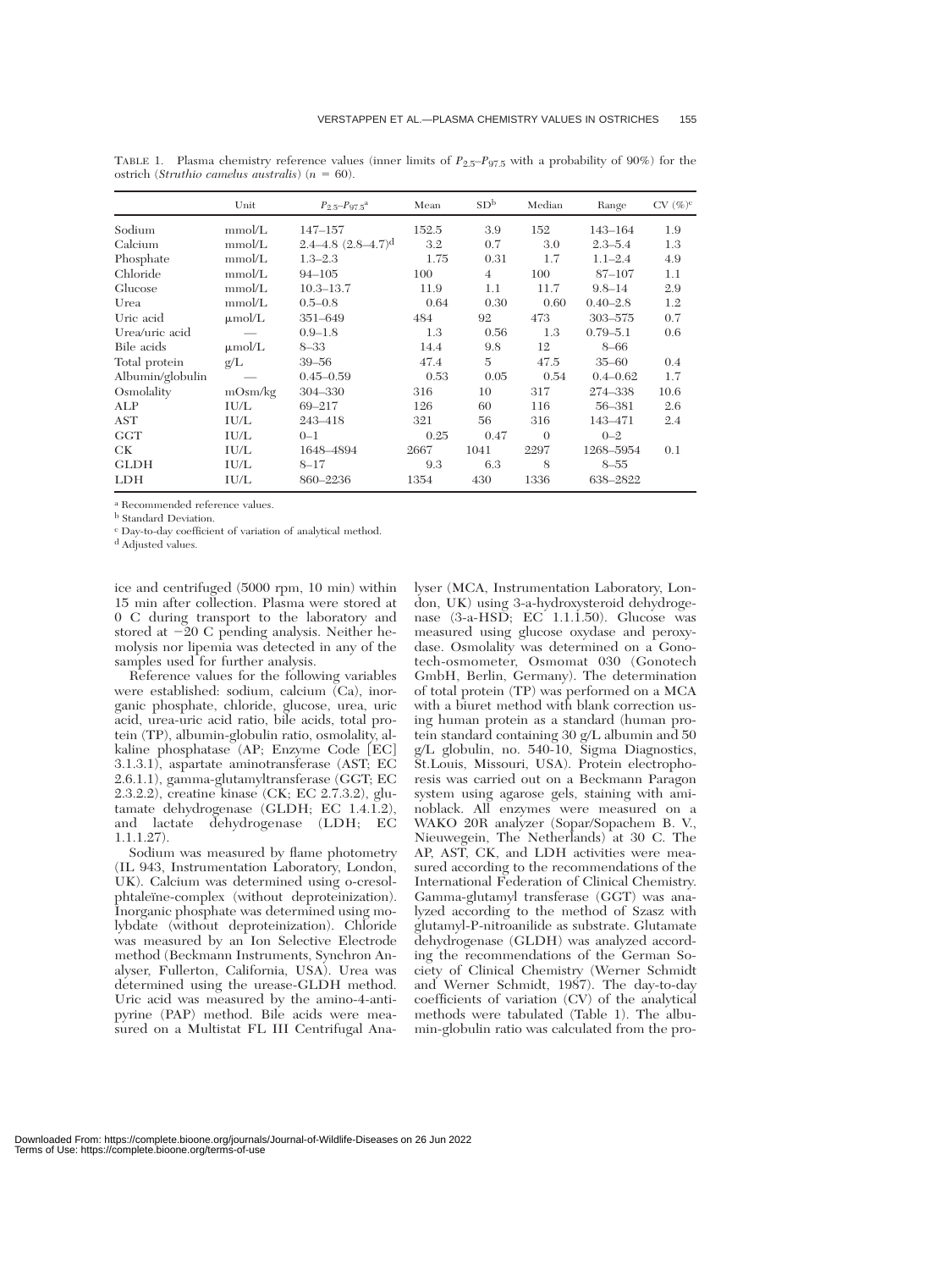TABLE 2. Spearman rank correlation values between variables.

| Calcium—Total protein | $0.7362$ $(P < 0.001)$   |
|-----------------------|--------------------------|
| CK—AST                | $0.7265$ $(P < 0.001)$   |
| LDH-AST               | $0.5230$ $(P < 0.001)$   |
| LDH—CK                | $0.6754$ ( $P < 0.001$ ) |
| LDH—Bile acids        | 0.5551 (P < 0.001)       |

tein electrophoresis, whereby pre-albumin and albumin were combined as albumin and globulin-fractions as globulin.

Reference values were established using a distribution free method (Rümke and Bezemer, 1972a, 1972b). For each variable the inner limits of the percentiles *P*2.5–*P*97.5 are presented with a probability of 90%. The correlation between plasma chemical variables was investigated using the Spearman rank correlation test  $(Table 2; Zar, 1984)$ . A least square regression line drawn from total calcium and total protein allowed derivation of an adjustment formula for calcium as reported previously (Lumeij, 1990). Significance was assumed at  $P < 0.05$ .

#### **Plasma potassium concentration**

Because plasma potassium concentrations in avian blood are strongly influenced by blood sample treatment (Lumeij, 1985) potassium concentration was studied separately. The influence of blood sample treatment on plasma potassium concentration in ostrich blood was studied in an experiment using six 24-mo-old ostriches. Housing and diet of the birds was as mentioned before. Blood samples were taken from the jugular vein and collected in heparinized vacuum tubes (lithium heparin). The uncentrifuged sample from each bird was immediately divided into two equal portions and stored at 0 C and 20 C respectively. Samples of each portion were centrifuged at 0, 10, 30, 60, and 120 min after collection. Immediately after centrifugation plasma was stored at 0 C pending analysis. Potassium concentrations were determined with an ion-selective device (Beckman Synchron CX-5CE, Beckman Instruments). The day-to-day CV of this method was 0.8%. None of these samples analyzed showed hemolysis or lipemia.

# **RESULTS**

Plasma chemistry reference values are reported in Table 1. A significant correlation was found between calcium (Ca) and total protein (TP)  $(r = 0.74; P < 0.001)$ . About 55%  $(R^2 = 0.548)$  of the variability



FIGURE 1. Significant relationship ( $r = 0.74$ ;  $P =$ 0.001;  $n = 60$ ) between total protein and calcium in plasma. The least square regression line is shown. About 55% of the variability in calcium was releated to the change in the plasma total protein concentration  $(R^2 = 0.548)$ . The adjustment formula for calcium was derived by adding the difference between the y-intercept value from the regression line and the normal mean for plasma calcium. The y-intercept value for total protein was -1.2, the mean for total plasma calcium was 3.2 mmol/L and the difference was 4.4. The slope of the regression line (0.09) was multiplied by the absolute value for total protein. The final formula is: adjusted  $Ca(mmol/L) = Ca(mmol/L)$  $-$  0.09 TP(g/L) + 4.4.

in plasma calcium concentration was related to the total protein concentration. A least square fit to the values of calcium and total protein gave the equation: Ca  $-1.24 + 0.09$  TP (Fig. 1).

The adjustment formula for calcium was derived by adding the difference between the y-intercept value from the regression line and the normal mean for plasma calcium. The y-intercept value for total protein was -1.2, the mean for total plasma calcium was 3.2 mmol/L and the difference was 4.4. The slope of the regression line (0.09) was multiplied by the absolute value for total protein. The final formula is: adjusted  $Ca(mmol/L) = Ca(mmol/L) 0.09$  TP( $g/L$ ) + 4.4 Spearman rank correlation factors between Ca-TP, CK-AST, LDH-AST, LDH-CK and LDH-Bile acids are shown in Table 2.

Initial potassium concentration, measured in the separately performed experiment, ranged between 3.7 and 5.1 mmol/ L. There were significant  $(P < 0.05)$  decreases compared to the initial potassium concentration at storage temperatures of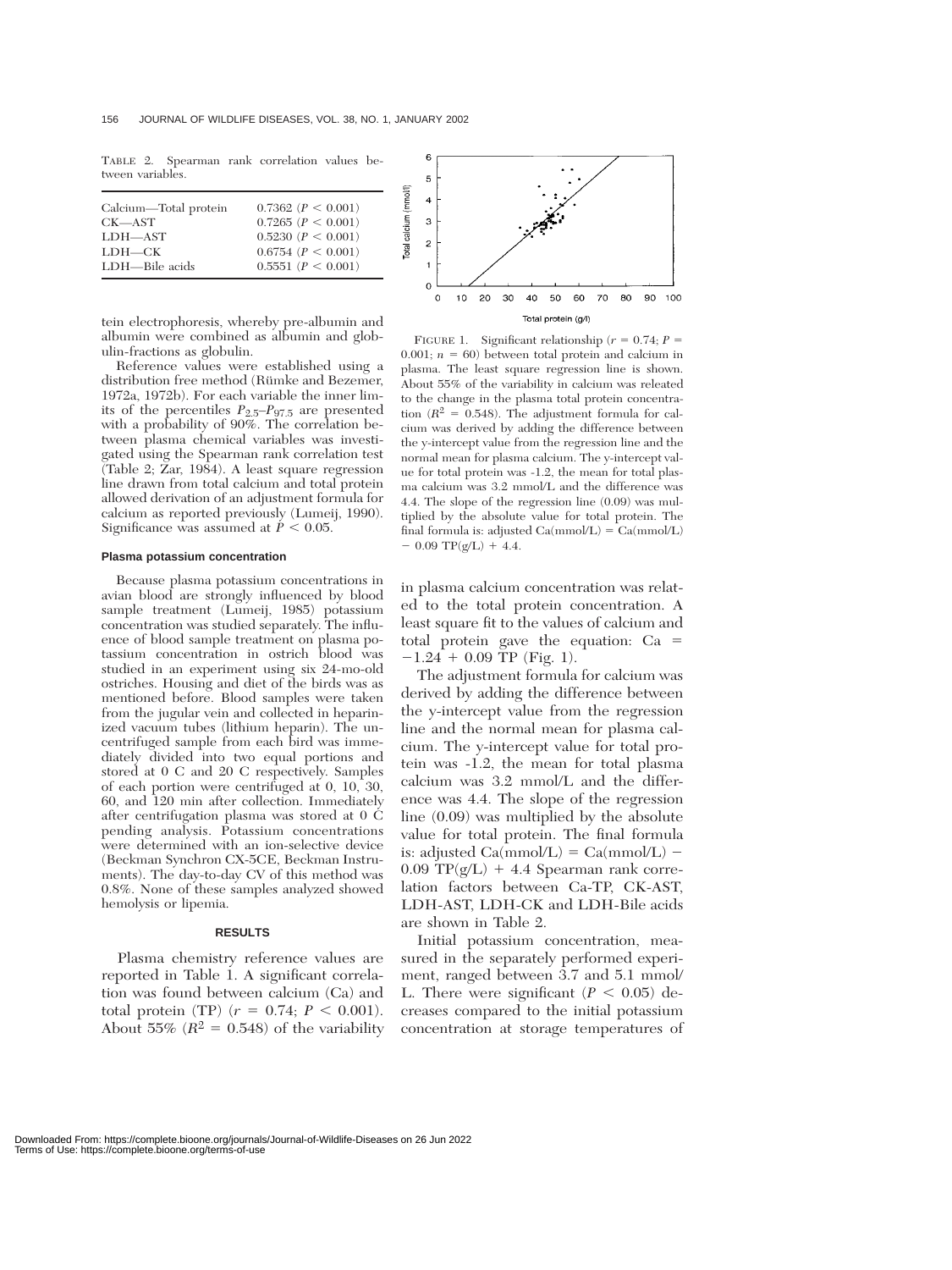|      |                 | $t = 1$ min | $t = 10$ min | $t = 30$ min | $t = 60$ min | $t = 120$ min |
|------|-----------------|-------------|--------------|--------------|--------------|---------------|
| 0C   | Change $(\%)^a$ | 0           | $-4.38$      | $-6.9$       | $-8.28$      | $-11.25$      |
|      | SD <sup>b</sup> | $\Omega$    | 2.04         | 3.49         | 3.76         | 4.43          |
|      | Mean $(mmol/L)$ | 4.47        | 4.28         | 4.15         | 4.08         | 3.95          |
|      | Range (mmol/L)  | $3.7 - 5.1$ | $3.5 - 4.9$  | $3.4 - 4.8$  | $3.4 - 4.6$  | $3.3 - 4.6$   |
|      | $SD \ (mmol/L)$ | 0.53        | 0.48         | 0.44         | 0.38         | 0.39          |
| 20 C | Change $(\% )$  | $\theta$    | $+8.25$      | $+12.88$     | $+17.0$      | $+19.78$      |
|      | <b>SD</b>       | $\theta$    | 3.15         | 3.78         | 3.16         | 4.05          |
|      | Mean $(mmol/L)$ | 4.47        | 4.82         | 5.03         | 5.22         | 5.33          |
|      | Range (mmol/L)  | $3.7 - 5.1$ | $4.1 - 5.4$  | $4.3 - 5.8$  | $4.5 - 6.0$  | $4.7 - 6.0$   |
|      | $SD \ (mmol/L)$ | 0.53        | 0.51         | 0.54         | 0.56         | 0.50          |

TABLE 3. The effect of storage time and temperature of uncentrifuged blood samples on plasma potassium concentration in ostriches (*Struthio camelus australis*  $(n = 6)$ ).

<sup>a</sup> Change  $% =$  mean decrease  $(-)$  or increase  $(+)$  as % of initial potassium concentration.

 $b$  SD = standard deviation.

20 C and significant  $(P < 0.05)$  increases compared to the initial potassium concentration at storage temperatures of 0 C (Table 3). In Table 1 the potassium concentration is not reported.

# **DISCUSSION**

Herein we present plasma chemistry reference values for ostriches. The inner limits of the percentiles  $P_{2.5}-P_{97.5}$  with a probability of 90% are reported. For biological data which do not have a Gaussian distribution, non-parametric statistics should be used to establish reference values (Rümke and Bezemer, 1972a, 1972b). The following variables showed a nonparametric distribution: calcium, chloride, glucose, urea, uric acid, bile acids, GGT, CK, GLDH, and LDH. When parametric methods would be used to establish reference values for these variables (mean 2 SD), these values would fall outside the range of observed values (Table 1). Alternatively, the use of nonparametric methods to establish reference values which show a normal distribution has no great consequence for clinical use (Table 1).

The advantage of heparinized blood is that it can be centrifuged immediately after collection and changes in the plasma chemical profile can be prevented, e.g., potassium and glucose concentrations. Nearly all routine hematologic and biochemical investigations can be performed with blood placed in lithium heparin. When serum is prepared for blood chemistry it has to stand for a certain period to allow coagulation, which can cause changes in the sample (Lumeij, 1985; Hochleithner, 1997). Reclotting of serum after separating serum from the clot is another problem that frequently occurs in avian blood (J. T. Lumeij, unpubl. data), including ostrich blood (H. T. Arts, pers. comm.). For these reasons plasma was preferred above serum. Lumeij and MacLean (1996) demonstrated a highly significant correlation between plasma and serum TP in pigeon blood ( $P < 0.001$ ;  $R = 0.99$ ;  $n = 50$ ). They showed that the concentration of total protein in avian plasma is about 1.5 g/ L higher compared to serum because the former contains fibrinogen.

There are significant differences between TP concentrations when different standards are used, such as human, bovine, pigeon, and chicken standards, although there is a high correlation between the results obtained with the various standards (Spano et al., 1988; Lumeij et al., 1990). When a pigeon standard was used to determine serum TP concentration with the biuret method, values were significantly higher than values found with the biuret method using the human standard, but there was a high correlation (Lumeij et al., 1990). Spano et al. (1988) on the other hand, found consistently lower TP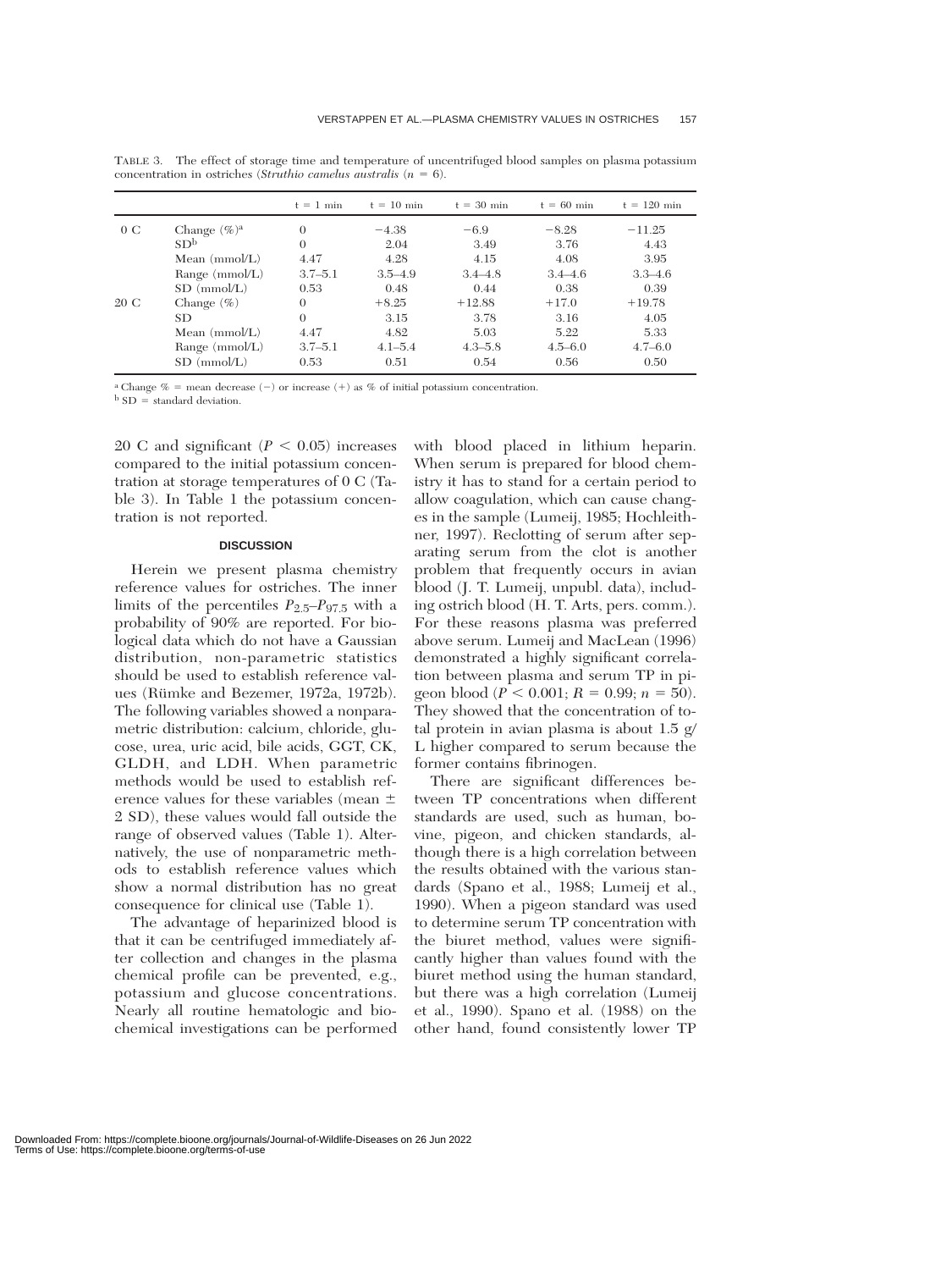values in chicken serum with the use of a chicken standard than with a bovine standard. Because the use of a species-specific standard for all avian species is not realistic and because a high correlation exists between the results obtained with the various standards in the present study, recommendations of Kaneko et al. (1997) were followed. Total protein reference values for various avian species should be established using the most commonly used standard, namely the human standard (Lumeij, 1997).

A formula for the calculation of the cal $cium - total protein relation is presented.$ The findings show that it is useful to apply a correction formula when low or high plasma total protein values are found. Although plasma calcium concentration can be interpreted more precisely with this adjustment formula, it should be realized that changes in total protein in diseased birds may not always reflect the protein portion that binds the calcium and therefore the correction formula is not flawless.

Age of the animals strongly influences some values, especially total protein (Levy et al., 1989). Total protein concentration is highly correlated to calcium concentration as shown in this study (Table 2). The higher calcium concentration measured in our study compared to the calcium concentrations presented in previous articles is most likely caused by age related factors in total protein concentration. The correction formula can be used to correct the calcium concentration for total protein.

Glucose concentration in most studies, including ours, was higher compared to the study of Mushi et al. (1998), most likely due to the fact that they stored the serum blood sample for one hour at 20 C.

It has been well documented that avian plasma potassium concentrations are strongly affected by storage time and temperature (Lumeij, 1997). Because of the strong influence of storage time and temperature the plasma potassium concentrations are not reported in Table 1. Results of the separately performed experiment

are reported in Table 3. This study showed that ostrich blood also should be centrifuged immediately after collection. Compared to the study of Levy et al. (1989), the potassium level in our study was higher. Exact time between sampling and separating plasma from cells in the study of Levy et al. (1989) is unknown. Changes in plasma potassium concentrations are caused by a shift of potassium into or out of the blood cells. The latter is especially prominent with lysis of red blood cells, although hemolysis was not seen in the samples from this study. The need to use plasma rather than serum to enable immediate separation of plasma from the blood cells seems not to be completely realized by the veterinary community, as can be illustrated by a recent article on plasma chemistry in mourning doves (*Zenaida macroura*) in this journal where blood was collected by cardiac puncture in euthanazed animals and plasma and cells separated within 4 hours after collection (Schulz et al., 2000). Plasma potassium concentrations up to 14 mmol/L were reported as reference values in this species. Considering the above arguments, reevaluation of these reported values seems appropriate.

In Table 2 Spearman rank correlation factors are shown. Especially CK-AST and CK-LDH are highly correlated to each other. This is probably because CK, AST and LDH are all related to muscle mass. There is no correction formula for these enzymes because half-time-values (=  $t_{1/2}$ ) differ considerably. For example,  $t_{1/2}$  of LDH in birds has been shown to be much shorter than  $t_{1/2}$  of AST in birds and therefore the time of blood collection is of great influence on the values (Lumeij et al., 1988).

Plasma AST and CK concentrations were high in our study. This might have been caused by high muscle activity and capture-induced stress. Collection of blood was performed without penetrating skeletal muscle during venipuncture. There is a strong correlation between AST and CK as shown in Table 2.